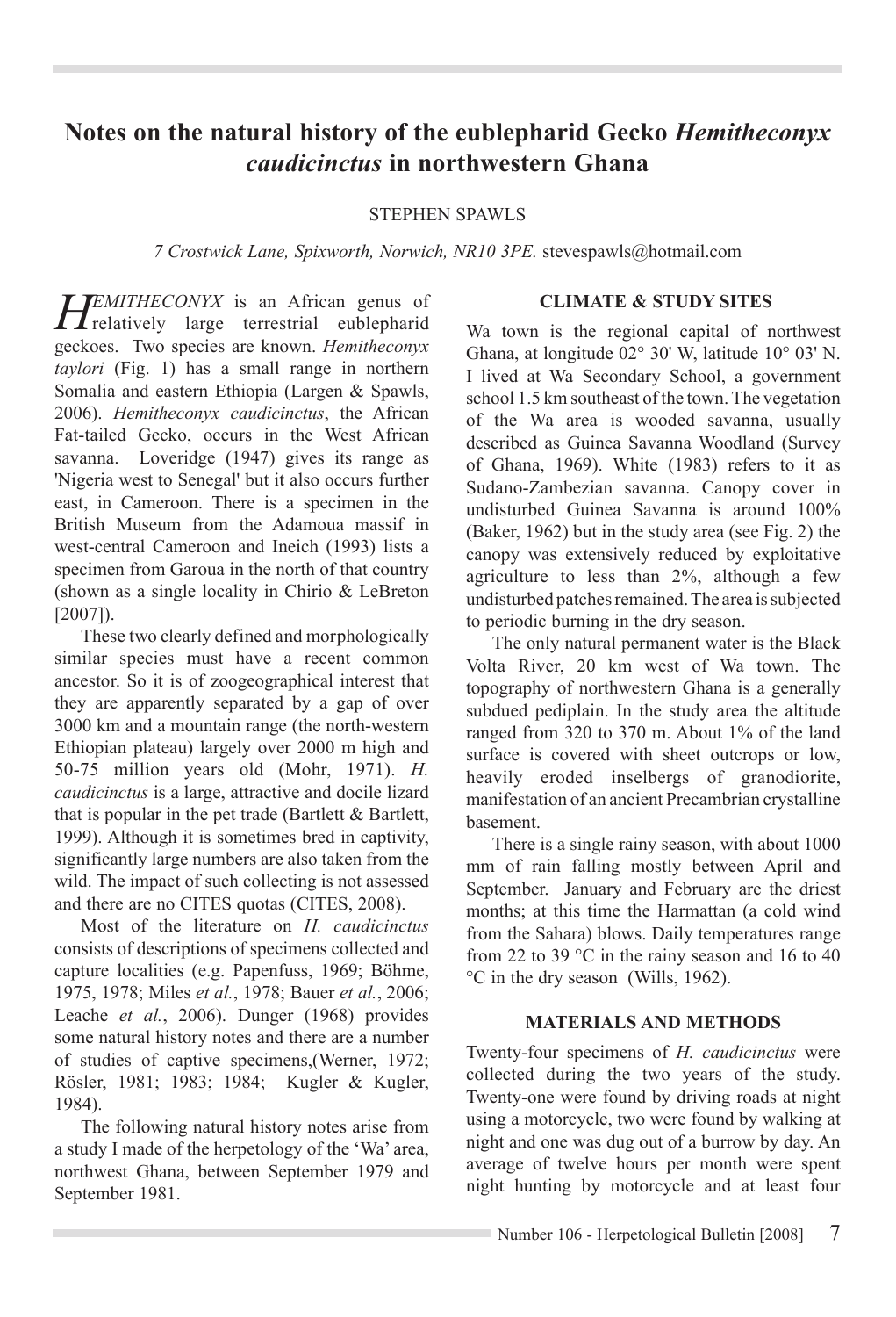

 **Figure 1.** *Hemitheconyx taylori* from Dagah Bur, Ethiopia. **Figure 2.** Guinea Savanna woodland, Wa.

hours per month were spent collecting on foot with a torch. The only exception were in August and September 1980 when I was absent from the area. Time and distance covered was recorded after every hunt. When specimens were captured the air temperature at one metre above the ground was usually recorded. In some cases the lizard's body temperature and the ground temperature at 1 cm depth were also recorded using a cloacal thermometer. Relative humidity was also recorded using either a whirling or a hair hygrometer. Snout-vent length (SVL), total length (TL) and mass (g) were also recorded for most specimens within a day of capture. Several specimens were maintained alive in captivity for periods up to eight months. Of the 24 captures, eight were preserved; four specimens were donated to the California Academy of Sciences, three to the Natural History Museum (London) and one to the Natural History Museum of Zimbabwe at Bulawayo. Four specimens died in captivity and were not preserved; twelve specimens were released after having a toe clipped. No recaptures were made.

#### **RESULTS**

### **Activty Patterns**

*H. caudicinctus* is nocturnal. Twenty-three captures were made in 379 hrs of night hunting; this is 16.5 hrs per specimen, (0.061 specimens per hour). The data indicate that *H. caudicinctus* becomes active about an hour after sunset; sunset times in Wa

varied from 17.34 hrs in November to 18.30 hrs in June. The earliest night capture was at 19.05 hrs on the 12th February 1981, fifty-five minutes after sundown. Activity continues to midnight at least. No captures were made after 23.55 hrs, although 27 hours were spent hunting after midnight. No specimens were observed above ground during daylight hours, although another species of African eublepharid, *Holodactylus africanus*, is known to show diurnal activity (Drewes, 1971).

There is some evidence that *H. caudicinctus* is more active during the rainy season than during the dry. Taking the rainy season to be those months when the median rainfall is over 50 mm, the rainy season in Wa is from April to October inclusive, dry season from November to March (Wills, 1962). While I was in Wa the only exceptions to this were a dry October 1979 (46 mm rain) and a wet March 1981, (91 mm rain).

Capture rates for the dry season months during this study were 0.6 per month (6 specimens, 10 months); for the wet season months 1.5 per month (18 specimens, 12 months) (Table 1). Nineteen out of 23 (82%) of the night captures were made either on the night following an afternoon rainstorm, or on the following night (when the humidity ranged from 60 to 95%), although out of a total of 360 night hunts, only 161 (44.6%) were on such nights. Rainfall and high humidity appear to stimulate *H. caudicinctus* to activity.

Nevertheless, this gecko is also active during very dry months. Two specimens were collected in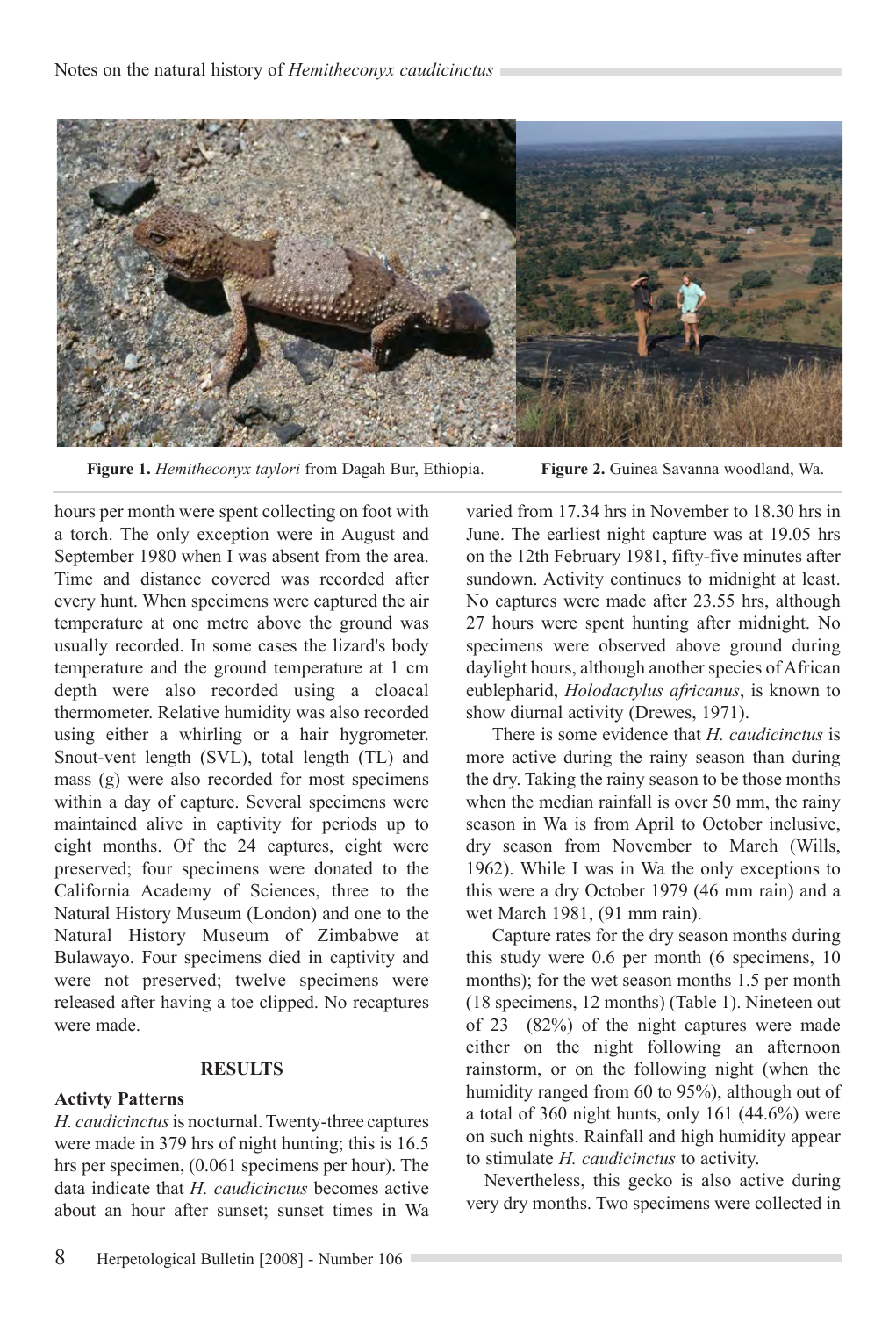| <b>Capture Rates</b> |    |  |       |                                                                                                 |       |       |       |  |  |  |  |  |
|----------------------|----|--|-------|-------------------------------------------------------------------------------------------------|-------|-------|-------|--|--|--|--|--|
| Time                 |    |  |       | 17.00-17.59 18.00-18.59 19.00-19.59 20.00-20.59 21.00-21.59 22.00-22.59 23.00-23.59 24.00-06.00 |       |       |       |  |  |  |  |  |
| No. Capt.            |    |  |       |                                                                                                 |       |       |       |  |  |  |  |  |
| <b>Hrs</b> hunted    | 19 |  | 49    | 88                                                                                              | 76    | 56    |       |  |  |  |  |  |
| Capt. rates/hr $0$   |    |  | 0.163 | 0.045                                                                                           | 0.053 | 0.089 | 0.061 |  |  |  |  |  |

**Table 1.** *Hemitheconyx caudicinctus* capture rates over 24 hr.

February 1981; both were active at night. There was no measurable rainfall that month or the month before. Relative humidity for the specimen collected on 12th February was 29%, and 17% for the one taken on the 27th February; no traceable rain had fallen in 62 and 77 days respectively prior to the date of capture. Joger (1982) reports collecting 3 specimens in January, which is generally the driest month in West Africa. Böhme (1978) suggested that *H. caudicinctus* aestivates during the dry season, relying upon the fat reserves in its tail.

In Wa, nocturnal snake activity was greatly reduced during the dry season. Significant activity during this time was noted for only two species (*Echis ocellatus* and *Telescopus variegatus*), out of the 37 snake species recorded in the area (Spawls, 1992). These two species are essentially inhabitants of the Sahel, which has lower humidity and night

time temperatures than the moister woodland further south.

Table 2 shows temperature and relative humidity data for the 20 captures where at least one temperature value (air, body, substrate) was recorded. The mean midnight temperature at Wa was 25.8 °C. Fifteen captures were made at air temperatures above this. Decline in temperature may explain the apparent cessation of activity after midnight. However, *H. caudicinctus* can tolerate lower temperatures. Four individuals were taken when the air temperature was below 25.8 °C, all on rainy season nights while feeding on emerging alate termites. In all cases (where recorded) the body temperature was found to lie between the air temperature and the substrate temperature, as is usual for nocturnal reptiles (Pianka, 1977). Werner (1976) notes that, in terms of temperature sensitivity, the optimal range for this species is

| <b>Capture Date</b> | <b>Capture Time</b> |      |                          | Air Temp. °C Body Temp. °C Substrate Temp. °C RH % |    |
|---------------------|---------------------|------|--------------------------|----------------------------------------------------|----|
| 04 02 1980          | 21.30 hrs           | 28.0 |                          |                                                    | 23 |
| 12 04 1980          | 23.55 hrs           | 30.1 |                          | 31.1                                               | 54 |
| 15 04 1980          | 20.30 hrs           | 31.6 |                          |                                                    | 56 |
| 15 04 1980          | 21.50 hrs           | 30.0 |                          |                                                    | 65 |
| 08 11 1980          | $19.00$ hrs         | 28.9 | 29.2                     | 29.9                                               | 64 |
| 12 02 1981          | $19.05$ hrs         | 30.6 | 31.1                     | 31.8                                               | 29 |
| 27 02 1981          | 23.05 hrs           | 29.8 |                          |                                                    | 17 |
| 06 03 1981          | 19.45 hrs           | 27.9 | 28.2                     |                                                    | 64 |
| 25 03 1981          | $22.04$ hrs         | 31.7 |                          |                                                    | 41 |
| 27 03 1981          | 21.10 hrs           | 24.2 | 26.6                     | 27.1                                               | 75 |
| 28 03 1981          | 22.15 hrs           | 28.8 | $\overline{\phantom{0}}$ |                                                    | 60 |
| 28 03 1981          | 22.25 hrs           | 28.7 | 28.8                     | 29.6                                               | 60 |
| 11 05 1981          | $19.20$ hrs         | 27.5 | 28.6                     | 30.1                                               | 73 |
| 27 05 1981          | 19.55 hrs           | 22.2 | 24.1                     |                                                    | 95 |
| 28 05 1981          | 19.30 hrs           | 30.3 | 32.2                     |                                                    | 63 |
| 19 06 1981          | 20.10 hrs           | 27.2 | 28.0                     | 29.1                                               | 75 |
| 02 07 1981          | 21.20 hrs           | 24.4 |                          |                                                    | 92 |
| 14 07 1981          | 19.48 hrs           | 27.6 | 29.1                     | 30.0                                               | 69 |
| 17 07 1981          | $20.15$ hrs         | 22.5 | 24.6                     | 25.1                                               | 93 |
| 21 07 1981          | 19.40 hrs           | 26.3 |                          |                                                    | 76 |

**Table 2.** *Hemitheconyx caudicinctus* ambient air temperature, body temperature, and substratre temperature.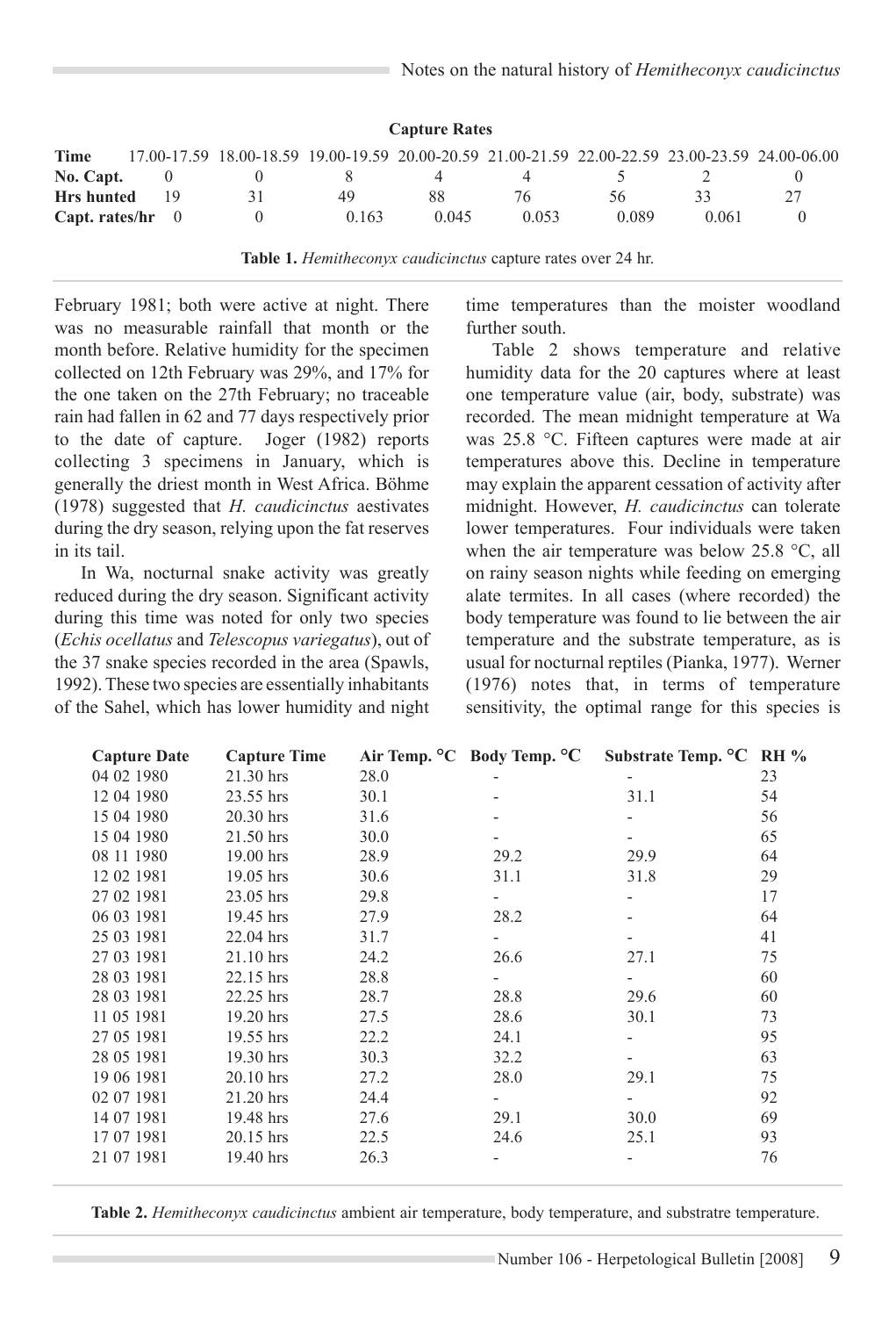

#### Snout-vent length v mass Hemitheconyx caudicinctus

**Figure 3.** A sample of Meristic data for 15 collected *Hemitheconyx caudicintus.*

28-33 °C; between dusk and midnight the temperature of most nights in Wa was between 26 and 33 °C, with the exception of nights at the end of the rainy season (Spawls, 1992). The individual captured on the night of 17th July 1981 attempted to escape into a hole; Joger (1981) has recorded similar evasion behaviour. The burrows may also be used as heat sources/buffers. Earth temperatures at 30 cm depth at Wa weather station ranged between 27.9 and 33.3 °C over the two years of this study.

### **Meristic Data**

Fig. 3 shows mass against snout-vent length for 15 of the specimens collected. The largest individual was 196 (141 + 55) mm in length; mass was  $56.2$ g. Loveridge (1947) and Dunger (1968) note larger individuals, of 210 (130+80) and 198 (155+43) mm respectively. The smallest Wa individual was 60 (48+12) mm; tail truncated, mass 2.13 g, captured in late March 1981. This was probably a hatchling, as captive hatchlings were recorded varying from 1.2-2.5 g and 6.3 to 7.0 total length (Kugler & Kugler, 1984). Eight of the fifteen individuals measured had their original tails; these could be identified as being thin, uniformly banded, 35-43% of total length. Seven individuals had regenerated tails, which were stumpy, grossly swollen, colours discontinuous and less than 30% of total length.

#### **Colour**

There is some variation in colour amongst the Wa *H. caudicinctus* (Fig. 4). All specimens had a dark patch stretching from the orbit to the nape of the neck and two dark brown or black bars across the dorsal surface. Between these patches, skin colour varied from deep red brown to bright orange, juveniles had a tendency to be orange. The tail was banded in orange, white, black and brown; some juveniles had blue bands. Seven of the 24 individuals had a prominent white dorsal stripe from between the eyes to the base of the tail (see Front Cover, this edtion). One juvenile had a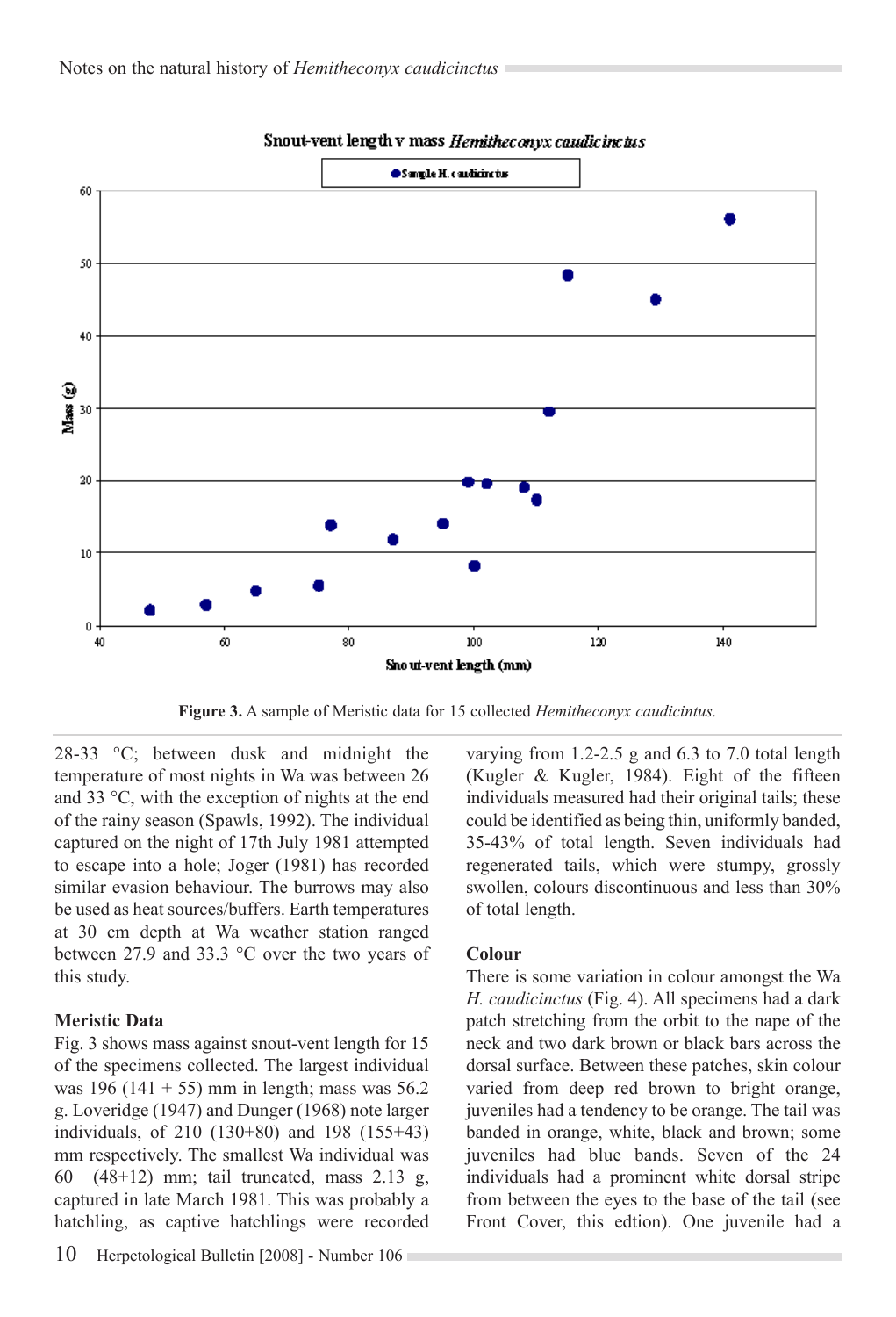poorly developed stripe (Fig. 5); sixteen had no stripe. Dunger (1968) states that only males have this stripe, but the gravid female captured was striped. Subsequent examination of specimens in the Natural History Museum (London) indicated that either sex may be striped, or unstriped.

### **Habitat Selection**

Twenty-three captures were made in flat or gently sloping open savanna; the local habitat. Twenty captures were at distances greater than 500 m from the nearest rock outcroppings; four were more than 5 km from the nearest outcroppings. One specimen was found within the confines of a sheet rock outcrop, but was on soil, not on the actual rock surface. These data conflict with Loveridge's (1947) description of the habitat as 'between



**Figure 4.** *Hemitheconyx caudicinctus* exhibiting dorsal colour variation.

inside the branch to a height of about 30 cm. The female captured in daytime was dug out of an underground chamber of approximately 20 cm in diameter, at the end of a rodent burrow 1.3 m in length, and with a maximum depth of 60 cm. The final 40 cm of the burrow ascended into the chamber, the top of which was 35 cm below the surface and contained dried grass and rodent fur. In the study area, no *H. caudicinctus* were ever found under rocks or any other ground cover (logs, vegetation heaps, building debris) although a large number of such objects (always over 200 per month, often many more) were routinely turned

rocks', and Dunger's (1968) statement that they are found 'in or near rocks'. Böhme (1975) mentions two specimens found at a fissured stone wall. An average of two hours per week, over 150 hours total, were spent on the granodiorite outcroppings at night, studying a colony of *Ptyodactylus ragazzi*, but no *H. caudicinctus* were seen on the rocks. They seem to prefer open savanna and are terrestrial, as are other eublepharid geckoes. Rösler (1984) examined the location of *H. caudicinctus* during unhurried movement, noting that the legs are greatly extended and the ventral surface touches the ground. He concluded that this gecko is strongly adapted to a terrestrial way of life. This is supported by my field observations in Wa, although two captive specimens utilised a hollow branch placed vertically in the cage as a refuge, ascending



**Figure 5.** *H. caudicinctus* juvenile exhibiting prominent white dorsal stripe.

during collecting activities. It would seem that the Wa specimens of *H. caudicinctus* shelter in holes, as does *H. taylori* (Largen & Spawls, 2006).

#### **Breeding & Courtship**

Rösler (1983) states that during courtship *H. caudicinctus* uses mostly visual cues, and believes this is characteristic of diurnal species, which initially seems odd considering that in Wa the species appears to be totally nocturnal. Rösler (1983) documents three aspects of courtship behaviour; tail waving, vibration of the body and vibration of the tail. However, the latter two are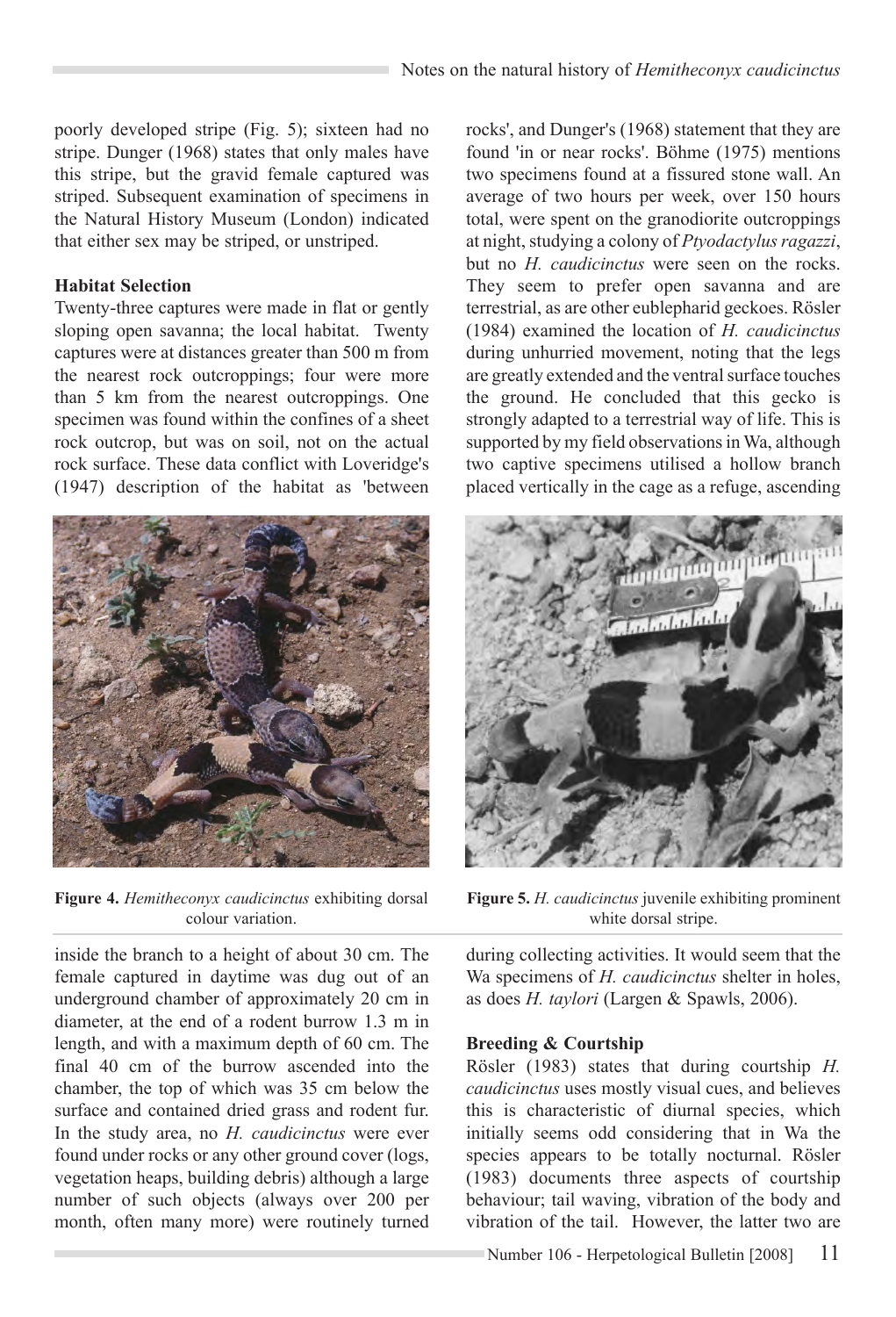presumably audible. Werner (1976) noted that, out of 14 taxa of gecko examined, including four eublepharids, *H. caudicinctus* had the most sensitive hearing.

A female weighing  $10.8$  g, length  $126$  ( $100 +$ 26) mm, captured on 28th March 1981 laid one egg on 16th April 1981. The egg was 2.3 x 1.2 cm; mass 1.8 g. The eggshell was soft and pliable, as is typical for eublepharid geckoes. The egg was incubated, but failed to hatch. Werner (1972) records an egg size of 2.7 x 1.3 cm. Captive specimens laid five batches of two eggs each in an interval of approximately 6 months (Kugler & Kugler, 1984). Castellenos (2008) states that up to eight clutches a year, of 1 or 2 eggs, may be laid by captive specimens. The specimen donated to the NMZB, collected on 25th March 1981, contained 2 unshelled ova (D. G. Broadley, *pers. comm.*). Joger (1981) states that the maturation of the eggs takes place during the later half of the dry season (i.e. January to March) and this is supported by Rösler's (1983) records, but the Wa hatchling was captured in late March. Werner's (1972) specimen had laid shortly before 27th December and Kugler & Kugler's (1984) specimens laid their five clutches between April and July. In captivity, *H. caudicinctus* digs a small hole to deposit its eggs (Rösler, 1983). Egg-laying behaviour in wild specimens is apparently not documented.

# **Population Density, Ecology & Diet**

In light of the number of specimens collected for the pet trade, some values of the population density of *H. caudicinctus* may be useful. No intensive searching specifically for this species was carried out; all captures were made during general herpetological searching. However, twenty-three of the specimens found were within an area of 9 km2, giving a density of 2.5 per km2 . Seventeen of these were within an area of 2.2 km2, and eleven specimens were found in an area of 1 km2. This is liable to be an underestimate of the true population density.

Twenty species of lizard were recorded in the Wa area during the survey. Of these, four were geckoes; *H. caudicinctus*, *P. ragazzi*, *Hemidactylus angulatus* and *Tarentola ephippiata*. *P. ragazzi*  was found only on sheet rock and inselbergs, it is entirely rupicolous. Only a single specimen of

*Tarentola ephippiata* was found, it was on a road at night, but this species is normally arboreal, showing a predilection for Fig trees (Dunger, 1968). *H. angulatus* was common throughout the study area, active at similar times and was also found on the ground. Niche overlap with *H. caudicinctus* is unlikely, however. *H. angulatus* is a faster-moving, much smaller species, (the largest individual had a snout-vent length 60 mm and mass 6.2 g), it climbs trees and will live on building walls.

No *H. caudicinctus* were found in the stomachs of the approximately 480 snakes collected in the area, and no evidence of direct predation on the species was found. The individual collected on 11th May 1981 at 19.20 hrs was observed for fifteen minutes before capture, it was on a dirt road close to a barn owl (*Tyto alba*) and a pearl-spotted owlet (*Glaucidium perlatum*). Although these two owl species are known to eat lizards in southern Africa (Maclean, 1985), both birds and the gecko were feeding on emerging alate termites. Captive specimens were fed wild-caught grasshoppers, crickets and termites.

# **Defence**

When I approached *H. caudicinctus* at night with a torch or motorcycle headlamp, they either froze as soon as the beam touched them, or ran away. Those that froze responded when approached closely by either pressing themselves to the ground, or running as I stooped to pick them up. If picked up, they gyrated and some individuals bit. Captive specimens approached in the daylight responded with a threat display. They stood up as tall as possible, stiff-legged, and then slowly curled the tail up into the air, Carpenter & Ferguson (1977) call this the 'high stand and tail wave'. If touched, these geckoes would lash simultaneously with both head and tail at the hand, at the same time producing a single loud hiss. They would then move away obliquely, with mouth open, hissing more quietly. If held, they would bite. Both freshly caught and captive individuals, when biting, would gyrate clockwise and anticlockwise, alternating rapidly; Dunger (1968) noted similar behaviour. A bite from an adult *H. caudicinctus* on a human hand is strong enough to draw blood; the gyrations with locked jaws can tear human skin; these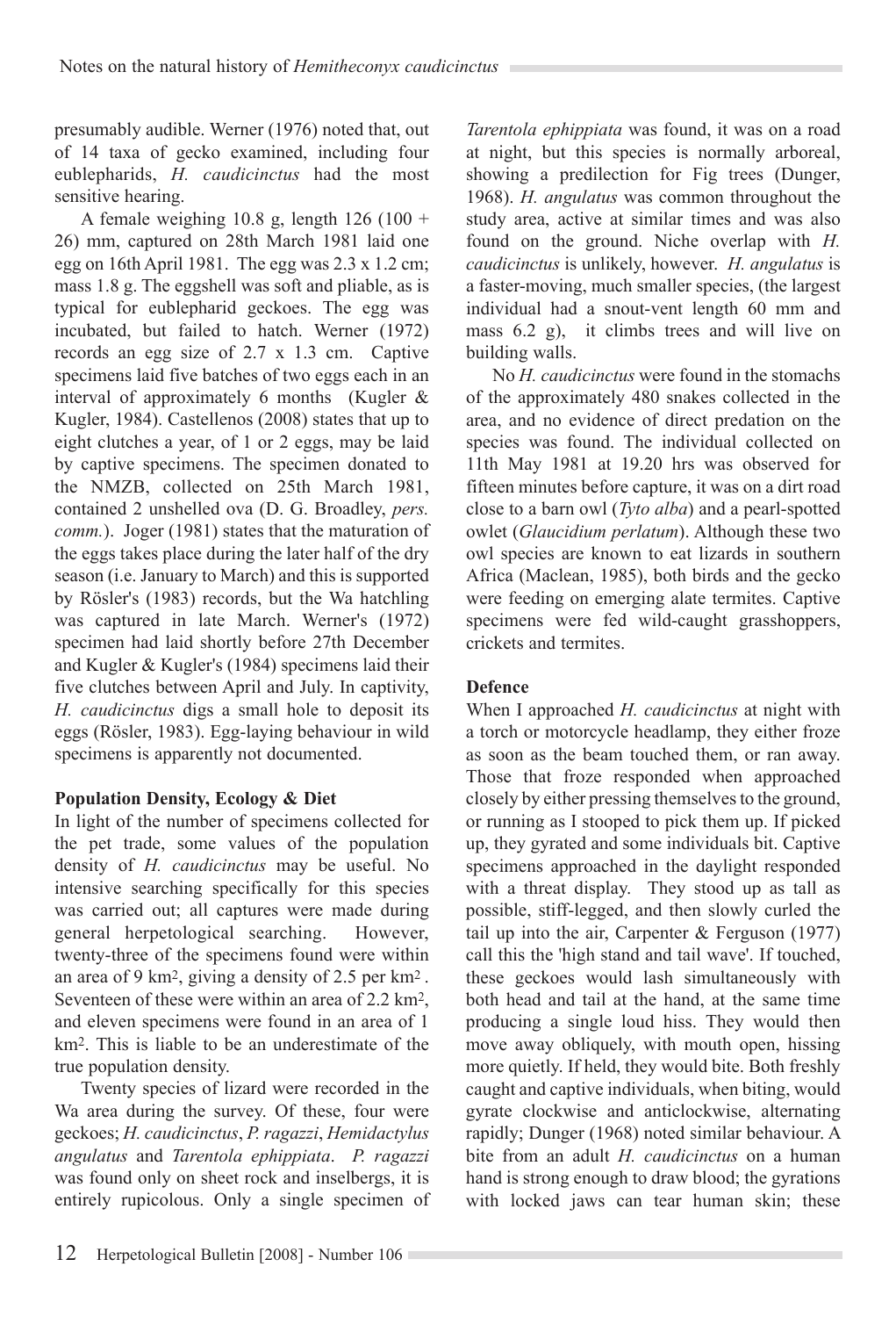actions would be an effective defence against a small predator. Violent combat between males, resulting in the death of an individual, has been observed in captivity (Kugler & Kugler, 1984). Rösler (1983) states that during courtship the male frequently bites the female on the tail, sides and neck, sometimes causing wounds.

# **Local Knowledge**

The Dagarti and Wali people of the Wa area were greatly afraid of this gecko, believing it to be highly venomous. When the specimen was dug out of a hole in daylight, the observers objected strongly to prevent me picking it up. My science students refused to hold or even touch specimens. When asked to explain why I was able to freely handle the specimens, they argued that its venom was selective in whom it could hurt. Durrell (1954) encountered similar arguments regarding a West African skink, *Lygosoma fernandi*. The Dagarti name for *H. caudicinctus* in Wa is 'Jenibasi', which is said to mean 'your skin drops off'. Local people believed that if this gecko bit someone, the victim's skin would begin to fall off fairly rapidly, and sometimes change colour, to be followed by death. This suggests confusion with some snakes that exhibit tissue destroying venom that causes local discoloration, for example the puff adder, *Bitis arietans*. However, in much of the Arab world, geckoes are associated with leprosy and skin disease, and thus such local beliefs might be based on observations of geckoes shedding their skin.

### **ACKNOWLEDGEMENTS**

I thank Aaron Bauer, Wolfgang Böhme, Don Broadley, Bob Drewes, Barry Hughes, Ulrich Joger, Herbert Rösler, John Rudge and Yehudah Werner, who kindly supplied me with literature, an unknown referee, and also Bill Branch, who read the initial draft of this paper (a long time ago) and made many helpful suggestions. My thanks also to Ronald Auerbach, Job De Graaf and the late Jeanne Sheriff, who translated papers for me, the late Garth Underwood, for his time and expertise at the Natural History Museum in London. In Ghana I thank S. K. Woryoe and Omane Twumasi, of the Ghanaian meteorological department at Accra and Wa, my teaching colleagues Jakalia

Abdulai and Mohammed Salia, and my students, in particular Richard Azeikho and Mahama Seidu Pelp, at Wa Secondary School, for their local knowledge and assistance in the field, and finally my wife Laura, for her forbearance, field assistance and tolerance of many collecting trips on the back of a rickety motorcycle in the Ghanaian night.

# **REFERENCES**

- Baker, H. G. (1962). The ecological study of vegetation in Ghana. In: *Agriculture and land use in Ghana.* J. B. Wills (Ed). London: Oxford University Press.
- Bartlett, R. D. & Bartlett, P. (1999). *Leopard and Fat-tailed Geckos.* New York: Barron's publications.
- Bauer, A. M., Tchibozo, S., Pauwels, O. S. G., & Lenglet, G. (2006). A review of the gekkotan lizards of Bénin, with a description of a new species of *Hemidactylus* (Squamata: Gekkonidae). *Zootaxa* **1242**, 1-20.
- Böhme, W. (1975). Zur Herpetofaunistik Kameruns, mit Beschreibung eines neune scinciden. *Bonn. Zool. Beitr.* **26**, 2-48.
- Böhme, W. (1978). Zur Herpetofaunistik des Senegal. *Bonn. Zool. Beitr.* **29**, 360-417.
- Castellanos, C. (2008). African fat tail gecko *Hemitheconyx caudicinctus.* www.progeckoes. com/care sheet/fat\_tail.pdf. (accessed June 2008).
- Carpenter, C. C. & Ferguson, G. W. (1977). Variation and evolution of stereotyped behaviour in reptiles. In: *Biology of the Reptilia Volume 7,*  pp. 335-554, C. Gans (Ed), London: Academic Press.
- Chirio, L & LeBreton, M. (2007). *Atlas des reptiles du Cameroun.* Paris, Museum national d'Histoire naturelle, IRD.
- CITES (2008). *Hemitheconyx.* www.cites.org/ resource/quotas. (accessed June 2008).
- Drewes, R. C. (1971). Notes on the distribution of *Holodactylus africanus* Boettger. *J. E. African. Nat. Hist. Soc. Natl. Mus. (Nairobi).*  **28** (126), 1-3.
- Dunger, G. T. (1968). The Lizards and snakes of Nigeria. Part 4: The geckos of Nigeria. *The Nigerian Field* **33** (1), 18-47.
- Durrell, G. (1954). *The Bafut Beagles.* London, Rupert Hart-Davis.